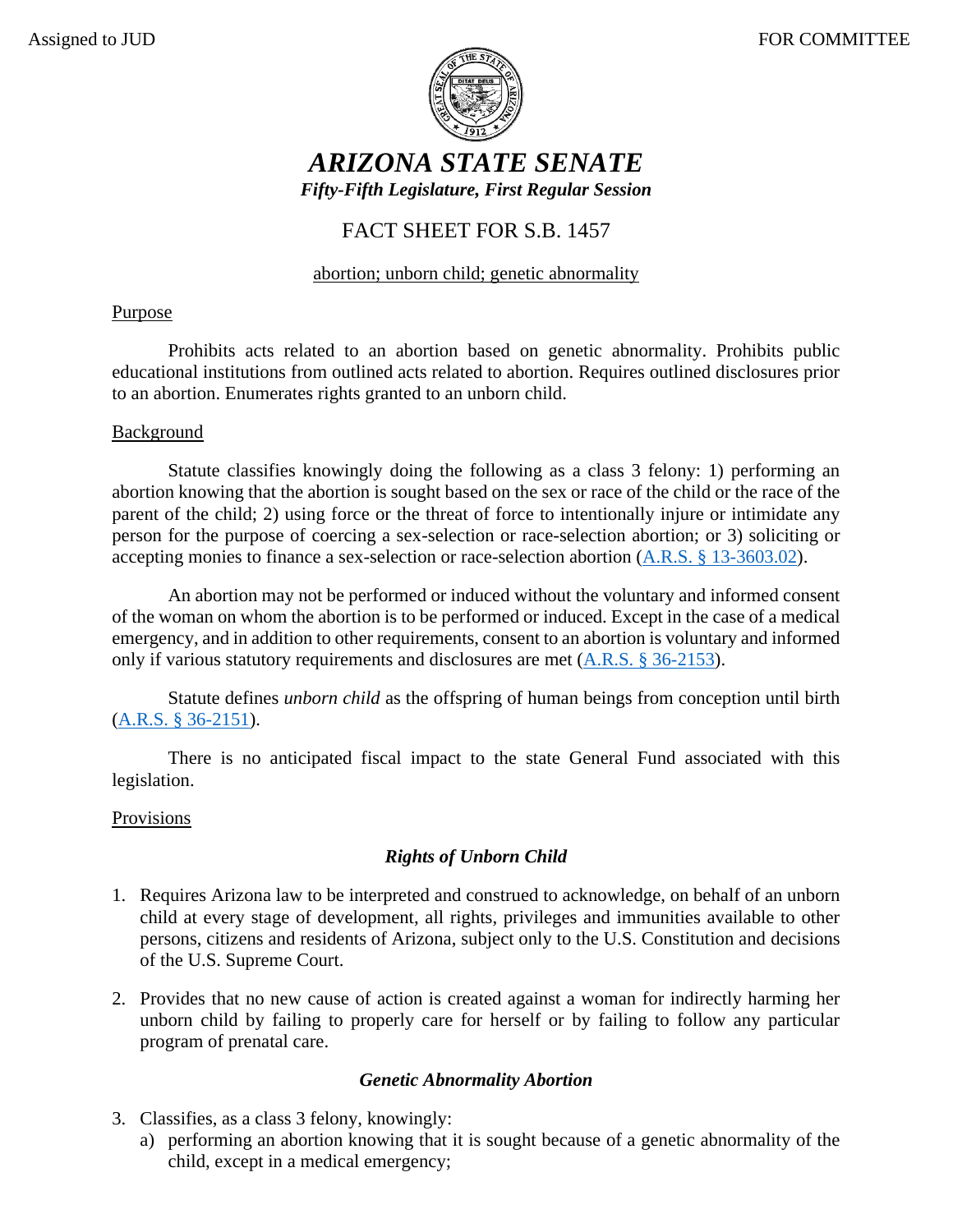- b) using force or the threat of force to intentionally injure or intimidate a person for the purpose of coercing an abortion because of a genetic abnormality of the child; or
- c) soliciting or accepting monies to finance an abortion because of a genetic abnormality of the child.
- 4. Defines *genetic abnormality* as the presence or presumed presence of an abnormal gene expression in an unborn child, including a chromosomal disorder or morphological malformation occurring as the result of abnormal gene expression.
- 5. Exempts from criminal responsibility, a person who knowingly performs a race-based or sex-based abortion, if the abortion was performed due to a medical emergency.
- 6. Allows the father of the unborn child who is married to the mother at the time she receives an abortion because of a genetic abnormality of the child, or a maternal grandparent, to bring a civil action on behalf of the unborn child.
- 7. Excludes, from criminal prosecution or civil liability, a woman on whom an abortion because of a child's genetic abnormality is performed.
- 8. Repeals section of statute making it unlawful for a woman to solicit and take medicine, drugs or substances, or who submits to an operation, with the intent to procure a miscarriage.

#### *Public Educational Institutions*

- 9. Prohibits a facility that is run by or that operates on the property of a public educational institution from:
	- a) performing or providing an abortion, unless the abortion is necessary to save the life of the woman having the abortion;
	- b) counseling in favor of abortion; or
	- c) providing a referral for an abortion.
- 10. Prohibits a public educational institution employee who is acting within the scope of the person's employment from:
	- a) performing or providing an abortion, unless the abortion is necessary to save the life of the woman having the abortion;
	- b) counseling in favor of abortion; or
	- c) providing a referral for an abortion.
- 11. Defines *public educational institution* as:
	- a) a community college;
	- b) a state university;
	- c) a school district and its schools;
	- d) a charter school;
	- e) an accommodational school; or
	- f) the Arizona State Schools for the Deaf and Blind.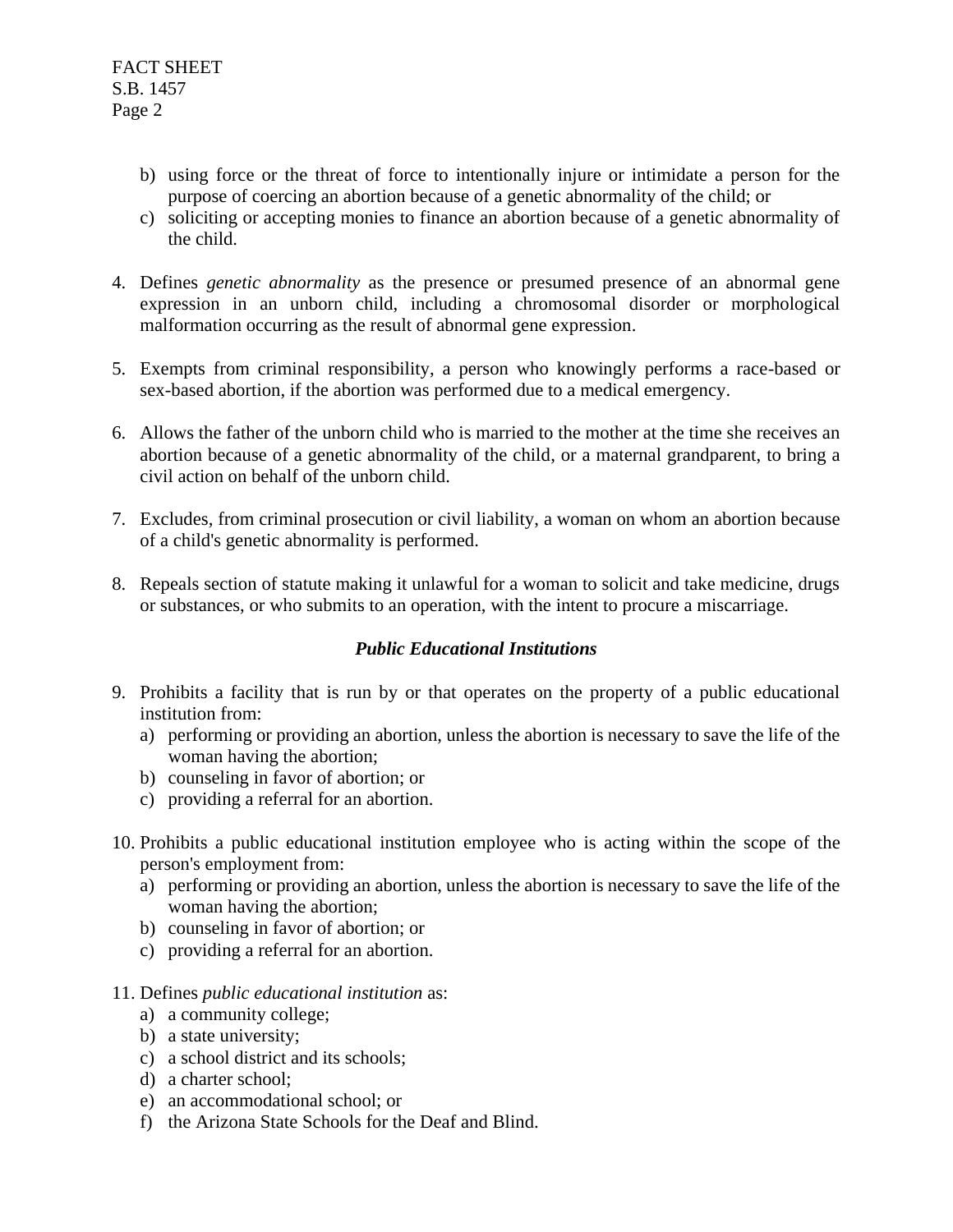#### *Prohibitions and Procedures Related to Abortion*

- 12. Prohibits the state or a political subdivision from entering into a contract or commercial transaction with an abortion provider or an affiliate of an abortion provider, unless the contract or commercial transaction is subject to a federal law that provides otherwise, as determined by the Arizona Department of Administration in a publicly available written decision.
- 13. Prohibits the following monies from being expended or allocated for, or granted to or on behalf of, an existing or proposed research project that involves abortion, human somatic cell nuclear transfer or any research prohibited by enumerated statute:
	- a) public monies or tax monies of the state or any political subdivision;
	- b) federal monies passing through the state treasurer or the treasury of a political subdivision; or
	- c) monies paid by students as part of tuition or fees to a state university or community college.
- 14. Requires the Director of the Department of Health Services (DHS) to adopt rules relating to the final disposition of bodily remains, that at a minimum, require:
	- a) the final disposition of bodily remains from a surgical abortion be by cremation or interment; and
	- b) for a surgical abortion, the woman on whom the abortion is performed has the right to determine the method and location for final disposition of bodily remains.
- 15. Defines *bodily remains* as the physical remains, corpse or body parts of an unborn child who has been expelled or extracted from his or her mother through abortion.
- 16. Requires in the case of a surgical abortion, the physician performing the abortion or the referring physician to inform the woman of the right to:
	- a) determine the final disposition of bodily remains; and
	- b) be informed of the available options for locations and methods for disposition of the bodily remains.
- 17. Requires, in the case of a surgical abortion, the woman to indicate in writing her choice for the location and method of final disposition of bodily remains if the woman desires to exercise her right to determine the final disposition of bodily remains.
- 18. Requires an affidavit signed by a person performing or inducing an abortion to state that the person making the affidavit is not aborting the child because of a genetic abnormality of the child.
- 19. Requires a physician who is to perform an abortion of an unborn child diagnosed with a nonlethal fetal condition or the referring physician to inform the woman, orally and in person, that Arizona statute prohibits abortion because of the unborn child's sex or race or because of a genetic abnormality.
- 20. Requires an abortion-inducing drug to only be provided by a qualified physician in accordance with Arizona law.